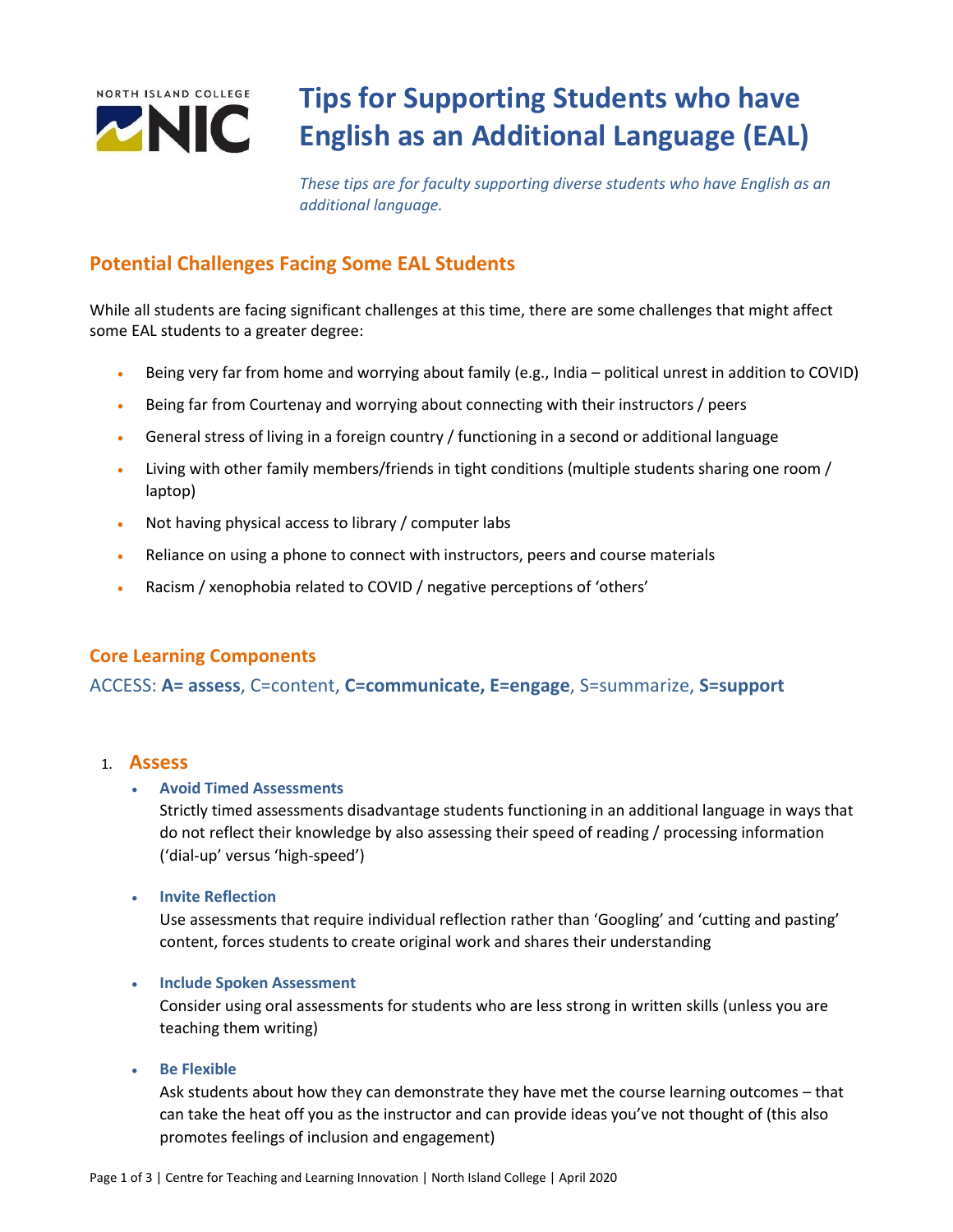# 2. **Communicate**

### • **Focus on Relationship Building**

- $\circ$  Instructor student: Initiate one to one contact, e.g., send an introductory email with a photo, video presentation of you talking and introducing the course, and / or arrange one to one office hours using BlueJeans.
- $\circ$  Student student Put students into small groups so they can work offline together. Begin with 'get to know you' exercises). Building trust is key to engagement.

### • **Be Flexible**

- $\circ$  Consider using student's alternate email address it not engaging using NIC email.
- o Use Blackboard Learn to email / send regular announcements

### • **Create Community**

Use community building activities from the outset (e.g., discussion board questions – students share something about themselves that they are happy sharing; Padlet with a map to show where they are currently living or from where they originate).

### • **Think about Language**

Use multiple ways modes of presenting information and opportunities for engagement that support EAL learners in terms of language.

- $\circ$  Use platforms such as YouTube and TED Talks that have functions such as close captioning or subtitles in multiple languages. Include materials that can be viewed multiple times.
- $\circ$  Present information using narrated PowerPoint presentations with an accompanying transcript;
- $\circ$  Consider using annotated PDFs of readings, where students can bring up the definition of words they may not know;
- $\circ$  Create or get students to create a glossary of key terms for students to refer to ahead of reading and associated online engagement). Explain idioms and metaphors.

# 3. **Engage**

### • **Optimize the Opportunities of Asynchronous Learning**

Focus more on asynchronous activities to reduce stress of 'live' communication if you know students are in other time zones / might not have access to good Internet or technological tools.

### • **Foster Inclusion**

Find out as much as you can about students' individual circumstances (obviously without prying) – helps guide what is feasible to include in instruction and makes students feel like they're being included – e.g., any technological limitations (access to certain sites if abroad, differences in time zones).

### • **Invite Student Experience**

Draw on individual student experiences. One of the biggest barriers to student engagement / motivation is not feeling 'part of a community.'

### • **Engage in Diverse Ways**

Allow students different ways of engaging depending on the comfort level in different language skills (e.g., some students may be able to better engage and demonstrate their learning through